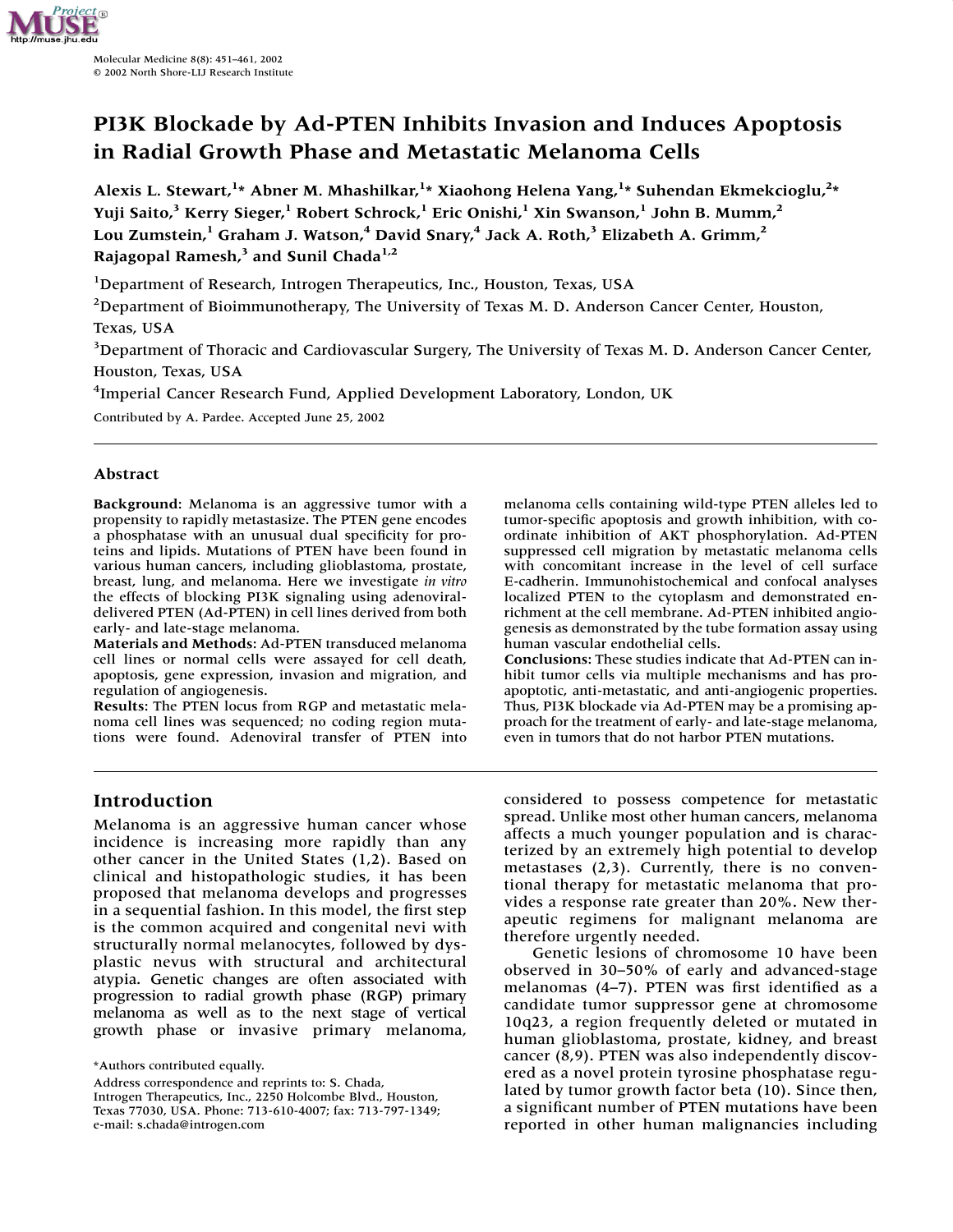endometrial, lung, bladder, testis, head and neck cancers, melanoma, and lymphoma (11–14). In malignant melanoma, mutations of PTEN have been found in approximately 40% of tumors (5,15,16). Germ-line mutations of PTEN have also been found in patients with juvenile polyposis coli, Cowden disease, and the rare Bannaya–Zonana syndrome (18–21), underscoring the critical role of PTEN in the prevention of tumorigenesis. Furthermore, the phenotype of PTEN-knockout mice confirmed the role of PTEN as a tumor suppressor  $(22, 23)$ .

The product of the PTEN gene is a 55-kDa protein with significant homology to protein phosphatases and tensin (8–10). Most of the tumorassociated PTEN mutations are clustered at the phosphatase domain, suggesting that the phosphatase activity of PTEN plays a critical role in controlling tumorigenesis (21,25–26). PTEN is able to dephosphorylate focal adhesion kinase (FAK), a key molecule governing cell–cell adhesion, and Shc, also associated with regulation of cell spreading and migration. The lipid phosphatase activity of PTEN acts on the lipid phosphatidylinositol phosphates, the primary products of the phosphatidylinositol 3-kinase (PI3K) (13,27). The latter activity of PTEN is critical for its tumor suppressor function, because a mutation in Cowden disease specifically abolishes the lipid phosphatase activity of PTEN (28). Furthermore, the phosphorylation of the AKT/PKB oncogene, a protein serine/threonine kinase and a downstream target of PI3K, is also inhibited by PTEN  $(29-33)$ .

Despite recent advances in our understanding of PTEN mutations in disease progression, the therapeutic value of PI3K inhibition via PTEN augmentation as an anti-melanoma strategy has not been investigated. We report here that the adenoviral transfer of PTEN into melanoma cells that contain wild-type PTEN alleles results in PI3K inhibition, growth inhibition, and apoptosis. This is evident in cells derived from both early-stage as well as metastatic melanoma. Overexpression of PTEN in these cells suppressed the activation of AKT/PKB and increased expression of E-cadherin on the cell surface, and inhibited cell invasion and migration in metastatic melanoma cells. Immunohistochemical analysis of adenoviral-delivered PTEN (Ad-PTEN) transduced cells localized PTEN to the cell membrane and the cytoplasm. Confocal imaging indicated that supraphysiologic expression levels of PTEN resulted in enrichment in adhesion plaques. Furthermore, Ad-PTEN potently inhibited endothelial differentiation, an *in vitro* correlate of angiogenesis. Thus, PI3K blockade via Ad-PTEN can inhibit growth and spread of tumor cells via multiple mechanisms, and may provide a useful tool in the armamentarium to fight this deadly disease.

# **Materials and Methods**

## *Cell Lines and Cell Culture*

Melanoma cell lines used in this study have been previously described (34). Cells were grown in DMEM medium (Gibco, Rockville, MD, USA) with the addition of 10% fetal bovine serum (FBS) and routinely harvested with 0.125% Trypsin  $-1.3$  mM EDTA (Gibco). Normal human epidermal melanocytes (NHEM) and human vascular endothelial cells (HUVEC) were obtained from Clonetics (San Diego, CA, USA) and were used in the supplier-recommended media. Experiments were performed during the logarithmic phase of cell growth.

## *Adenovirus Production*

The replication-deficient human type 5 adenovirus carrying the PTEN gene was constructed by subcloning the full-length PTEN cDNA from a plasmid construct, pCDNA3-PTEN (obtained from Dr. David Snary, ICRT) into a shuttle plasmid containing the CMV promoter and SV40 poly (A) elements. The resulting PTEN-containing plasmid, pIN233, was cotransfected with pJM17 into 293 cells to obtain Ad-PTEN virus. Ad-PTEN vector was plaque purified, amplified, and viral DNA purified using the QIAmp DNA purification kit (Qiagen, Valencia, CA, USA). The expression cassette was PCR amplified and the sequence was confirmed. The vector doses are reported in this study in viral particles per milliliter (vp/ml). The stock titers of the vectors used was  $1.6 \times 10^{12}$  vp/ml for Ad-PTEN and  $5.5 \times 10^{12}$  vp/ml for Ad-Luciferase (Ad-luc). These vectors were also tested by plaque assay and had a vp/pfu ratio of approximately 50 and 30, respectively.

# *Antibodies and Western Blotting Analysis*

The following antibodies were used in this study: anti-PTEN was obtained from Oncogene Science (Cambridge, MA, USA). A mouse monoclonal against  $\beta$ -actin was obtained from Sigma (St. Louis, MO, USA). Monoclonal antibodies against AKT and Ser472 phosphorylated AKT were obtained from Cell Signaling (Beverly, MA, USA). Anti–Apaf-1 and anti–caspase-3 were purchased from BD Pharmingen (Los Angeles, CA, USA). To perform Western Blotting analysis, cells were trypsinized and harvested by centrifugation. After washing with ice-cold PBS, cells were lysed with EBC buffer (120 mM NaCl, 10 mM Tris at pH 8.0, 0.1 mM EDTA, 1 mM DTT) containing 0.5% NP-40 (Sigma), and protease inhibitors (Roche, Indianapolis, IN, USA). Cell lysates were normalized before loading onto  $4 \sim 20\%$  SDS-PAGE gradient gels (Invitrogen, Carlsbad, CA, USA). Proteins were subsequently transferred to nitrocellulose membrane (Invitrogen) and probed with primary and secondary antibodies. The proteins were visualized by the Supersignal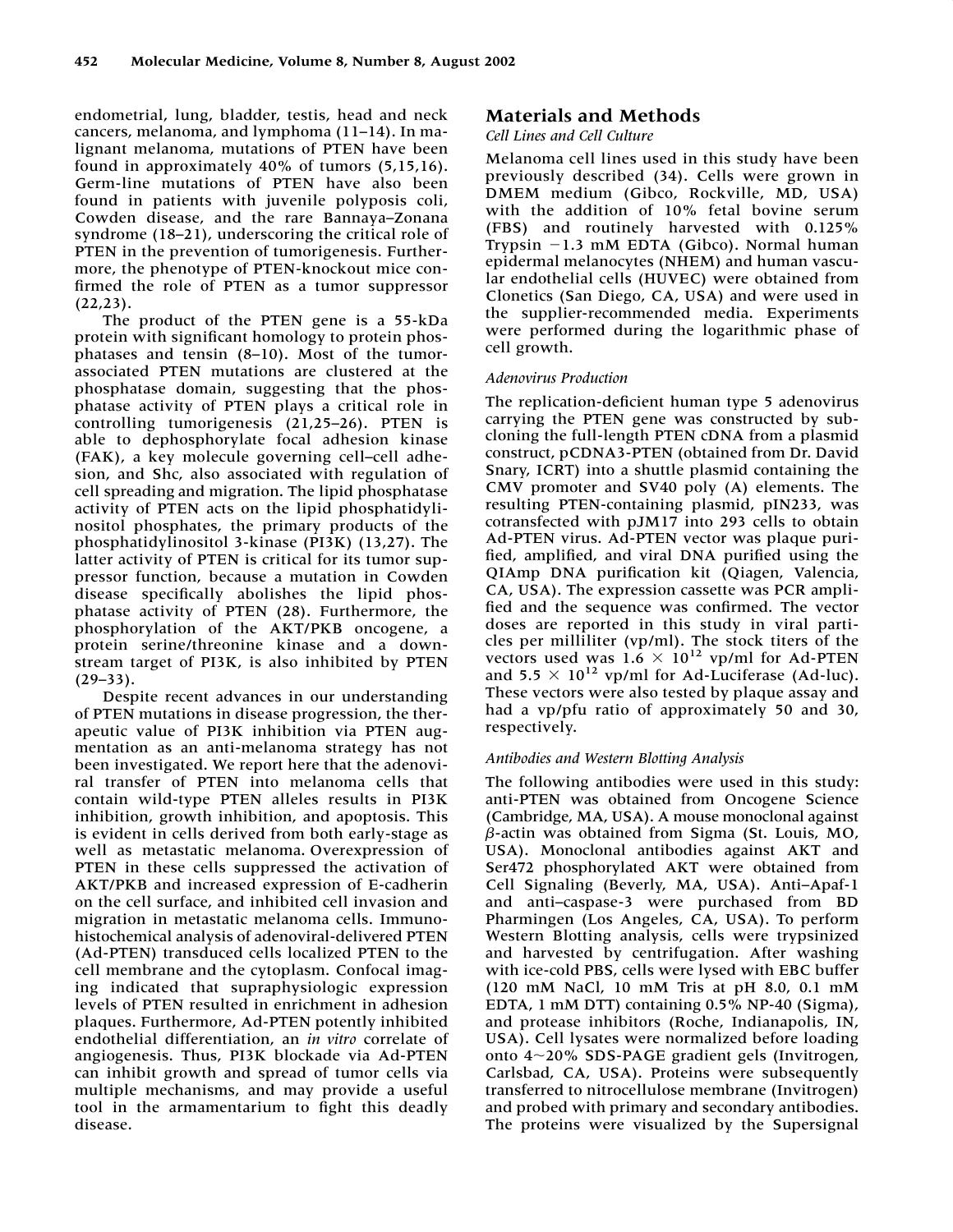West Dura Extended Duration Substrate (Pierce, Rockford, IL, USA).

#### *Transduction and Cell Proliferation Studies*

Tumor or normal cell lines used in this study were infected with Ad-PTEN or Ad-Luc at increasing multiplicity of infection (MOI). Cells were plated at  $1-2 \times 10^5$  cells/well in a 6-well plate for protein expression or apoptosis assays. Cells were exposed to adenoviral vectors 24 hr post-plating and the viruses were subsequently removed after 1 day of infection. Cultures were assessed for protein expression on day 1 or 2 postinfection and day 3 or 4 for apoptosis and Trypan blue dye exclusion assays.

## *Annexin V Apoptosis Assay and Trypan Blue Exclusion Assay*

Transduced tumor cells were analyzed for apoptosis using the ApoAlert Annexin V-FITC kit (Clontech, Palo Alto, CA, USA) according to manufacturer's instructions. The FITC staining was measured by FACS analysis. Following infection, cells were harvested and stained with 1% Trypan blue (Sigma) to visualize dead cells under light microscopy. The number of blue cells (dead cells) was counted to obtain the percentage of cell killing.

### *Surface Labeling*

Three days after adenoviral infection, cells were trypsinized and harvested by centrifugation. Cell pellets were washed with ice-cold PBS and were resuspended in PBS containing 1:500 E-cadherin antibody (BD Transduction Laboratories, Los Angeles, CA, USA) and incubated on ice. After extensive washing with PBS, cells were again resuspended in PBS containing 1:1000 FITC anti-mouse (Santa Cruz Biotechnology, Santa Cruz, CA). After washing again with PBS, cell pellets were resuspended in PBS containing 2% formaldehyde for FACS analysis using a FACScan (EPICS XL-MCL; Beckman Coulter, Fullerton, CA, USA).

# *Cell Invasion Assay*

For the invasion assay, cells were seeded at 5  $\times$  10<sup>5</sup> cells/well in 6-well tissue culture plates, and infected with Ad-Luc or Ad-PTEN at MOI of 5000 vp/cell. Following transduction, cells were replenished with complete medium. Twenty-four hours after infection, cells were trypsinized, washed in PBS, and resuspended in RPMI 1640 medium supplemented with FBS. Invasion assay was carried out in a 24-well transwell unit (Millipore, Cambridge, MA, USA). Briefly, polycarbonate filters with 8- $\mu$ m pores were used. The lower chambers of the transwells were filled with serum-free medium and the upper chambers were seeded with 1  $\times$  10<sup>4</sup> cells from each treatment in triplicate wells. After a 24- and 48-hr incubation, the number of cells that had passed through the filter into the lower wells was counted.

#### *Immunohistochemical Staining for PTEN*

Immunostaining of human melanoma cell lines was performed using the mouse monoclonal antibody against human PTEN, as was used in immunoblotting, using the avidin–biotinylated–peroxidase complex method. In brief, the endogenous peroxidase was blocked by immersing slides in 0.3–3% hydrogen peroxidase (Sigma) in methanol for 20–30 min, and then washing in PBS. The avidin–biotin– peroxidase complex (ABC) kit (Vectastain, Vector Laboratories, Burlingame, CA, USA) was then used for staining. Nonspecific binding was blocked by incubating with normal horse serum for 30 min. Slides were blotted to remove excess serum and incubated for 1 hr at room temperature with primary antibody. Monoclonal anti-PTEN antibody was diluted at 1:100 in PBS containing 0.05% Triton X-100 and 0.1–1% BSA. The slides were washed in PBS and then incubated for 30 min with the ABC reagent. After washing in PBS, the immunostaining was developed with the use of 3-amino-9-ethylcarbazole as a chromogen for 10–15 min. Slides were counterstained with hematoxylin (Sigma) and washed with tap water. All slides were mounted using Aqua-Mount (Lerner Laboratories, Pittsburgh, PA, USA). An isotype-matched negative control monoclonal antibody was used to test for background staining. To confirm the antigenicity of samples, we used vimentin antibody (BioGenex, San Ramon, CA, USA) at 1:500 dilution as a positive control.

### *Genomic Sequencing*

Exon-specific primers of PTEN were prepared and the PTEN coding region was sequenced from genomic DNA prepared from melanoma cell lines.

### *Confocal Microscopy*

Cells were grown and transduced on coverslips. After transduction, viruses were removed, and the cells were fixed with 4% paraformaldehyde in PBS for 10 min at room temperature (RT). Cells were subsequently permeabilized with 0.1% ice-cold Triton X-100. Anti-PTEN antibody was diluted in 0.2% fish skin gelatin and incubated with the cells for 20 min at RT. After washing, diluted secondary antibody was added for 1 hr and cells washed. The cells were fixed with Mowiol:DABCO (Calbiochem, San Diego, CA, USA) and visualized with a Zeiss Axiovert 100M equipped with a LSM 510 scanning system.

### *Endothelial Cell Tube Formation Assay*

Tube formation assay was performed according to a protocol from BioSource (BD Systems). Briefly, 250 µl of Matrigel solution (10 mg/ml) was added to each well of 24-well plate. Incubate the plate at 37°C for 5–15 min to allow gel formation. Add 250  $\mu$ l of medium (MEM containing 0.1% BSA) or test sample in each well along side of well. Add 50,000 endothelial cells (either Ad-PTEN transduced or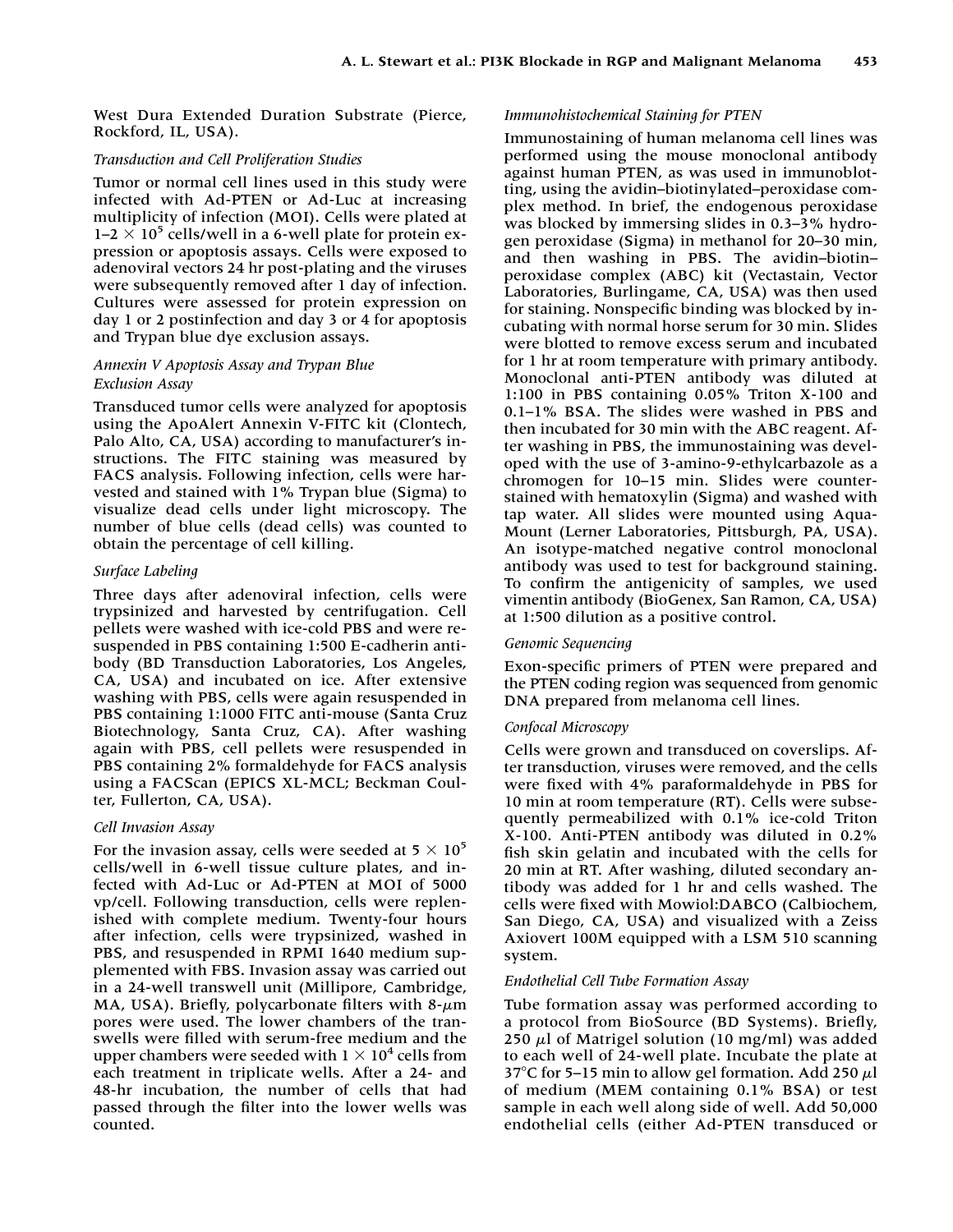**Table 1. Melanoma cell lines used in the study**

| <b>PTEN Alleles</b> | Melanoma Stage     | <b>Cell Lines</b> |
|---------------------|--------------------|-------------------|
| Wild-type           | RGP                | <b>WM35</b>       |
| Wild-type           | Metastatic         | A375              |
| Wild-type           | Metastatic         | A375-S2           |
| Wild-type           | Metastatic         | MeWo              |
| Wild-type           | Metastatic         | WM1342            |
| Wild-type*          | Normal melanocytes | <b>NHEM</b>       |
|                     |                    | *Not sequenced.   |

Mock-transduced) in 50  $\mu$ l volume ( $1 \times 10^6$  cells/ml) to each well. Incubate at 37°C and observe under microscope at regular intervals (4–24 hr).

## **Results**

*Examination of the PTEN Alleles in Melanoma Cell Lines*

Five different melanoma lines were analyzed, based on their invasion characteristics: WM35 derived from early stage RGP melanoma; A375, A375-S2, WM1342, and MeWo were derived from malignant metastatic melanoma. All PTEN exons in these cell lines were individually amplified by PCR and sequenced. All five melanoma lines contained wildtype PTEN sequence; no mutations were detected in the coding region (Table 1). Additional alterations in the noncoding regions of the PTEN locus cannot be ruled out. Total cell lysates from all of these cell lines were fractionated by SDS-PAGE and evaluated for endogenous PTEN protein expression. Although none of these cell lines had PTEN coding region mutations, little or no endogenous PTEN protein could be detected by IHC or Western blotting (Figs. 1 and 4), suggesting that additional epigenetic mechanisms might compromise the expression of PTEN in these cancer cells, consistent with the tumor suppressor role of PTEN.

## *Ad-PTEN Expresses High Levels of Transgene Protein in Melanoma Cells*

The full-length PTEN cDNA was subcloned into the replication-impaired adenovirus vector (Ad-PTEN) to express PTEN protein upon infection. Melanoma cells were infected with 5000 MOI of Ad-PTEN or Ad-Luc for 24 hr followed by immunohistochemical analysis using a specific antibody against PTEN. As shown in Figure 1, intense PTEN expression was primarily localized to the cytoplasm and the membrane in WM35,



**Fig. 1. High-level expression of PTEN after transduction of melanoma cells with Ad-PTEN.** WM35 (RGP), A375-S2, and MeWo (malignant melanoma) cells were transduced with Ad-Luc or Ad-PTEN for 24 hr and fixed for immunohistochemistry with anti-PTEN monoclonal.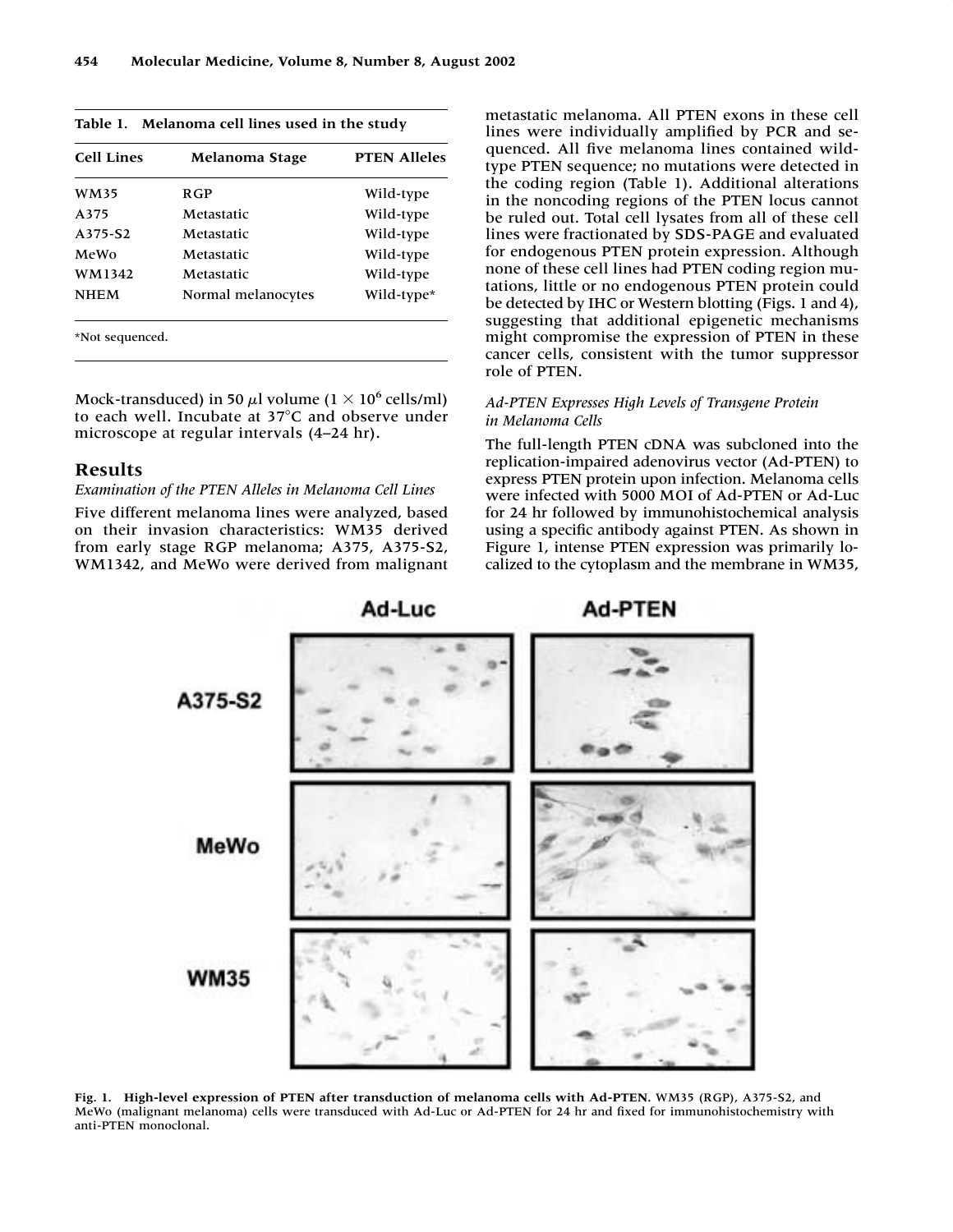

**Fig. 2. Ad-PTEN, but not Ad-Luc, causes cell death in melanoma cells.** Increasing doses of viruses (0, 1000, 2500, 5000, 7500, and 10,000 vp/cell) were used to treat cells and cells were harvested 3 days after infection, treated with Trypan blue and counted. The percentage of dead cells is displayed on the *y* axis. **(A)** WM35 cells. **(B)** A375-S2 cells. **(C)** MeWo cells. **(D)** NHEM cells. All graphs are the average of three experiments, except that of NHEM, which is the average of two experiments. The error bars represent the standard error of the mean.

A375-S2, and MeWo cells. Negligible staining was seen in the nucleus. Furthermore, no staining was observed in the untreated or Ad-Luc–infected cells, demonstrating the specificity of antibody binding. The expression or subcellular localization of PTEN did not appear to change across the cell cycle as asynchronous cells were used in these staining experiments.

## *PTEN Blocks PI3K Signaling and Causes Apoptosis in Melanoma Cell Lines*

RGP and metastatic melanoma cell lines (WM35, A375-S2, and MeWo) and NHEM (Normal Human Epithelial Melanocytes) were infected with increasing MOI of Ad-PTEN or Ad-Luc as control. The percentage of dead cells was measured by Trypan blue exclusion assay after 3 days of infection. As shown in Figure 2A–C, dose-dependent cell death was observed in both early- and late-stage melanoma lines after transduction with Ad-PTEN, but not with Ad-Luc. Furthermore, NHEM cells were resistant to cell death by Ad-PTEN infection, indicating that the effect of Ad-PTEN is tumor cellspecific (Fig. 2D). To confirm the cell death was caused by apoptosis, the Annexin V staining assay was used to identify apoptotic cells after 3 days of infection with either Ad-PTEN or Ad-Luc (Fig. 3A). All Ad-PTEN–sensitive cell lines displayed elevated levels of apoptosis as measured by the percentage of Annexin V–positive cells. This indicates that Ad-PTEN triggers the onset of apoptosis in melanoma cells even when they carry wild-type PTEN alleles.

To gain insight into how Ad-PTEN triggers apoptosis in these cells, three melanoma lines, WM35, A375-S2, and MeWo were infected with Ad-Luc or Ad-PTEN. Total cell lysates were prepared 2 days after infection and resolved by SDS-PAGE. As shown in Figure 4A high levels of ectopic expression of PTEN were seen in all Ad-PTEN transduced cells but not in Ad-Luc transduced cells. The overexpression of PTEN triggers the dephosphorylation of AKT/PKB in all melanoma cell lines, consistent with the role of PTEN in interfering with the PI3K-dependent cell survival pathway. Furthermore, the kinase activity of AKT/PKB was also inhibited upon Ad-PTEN infection, but not Ad-Luc infection (Fig. 4B). MeWo cells were treated with Ad-PTEN and the kinetics of phospho-AKT (p-AKT) evaluated. p-AKT levels strongly decreased within 24 hr after Ad-PTEN treatment and remained decreased at 48 hr (Fig. 4C). The decrement of p-AKT induced by Ad-PTEN treatment was comparable to that observed with the PI3K inhibitor, LY 294002 (20  $\mu$ M), demonstrating that Ad-PTEN is a potent inhibitor of PI3K and AKT/PKB kinase.

Ad-PTEN transduction did not result in significant change in the steady state levels of AKT/PKB, or p27, an inhibitor of the cyclin E-CDK2 kinase (Fig. 4A). The level of Apaf-1, a key player in the execution of mitochondria-mediated apoptosis, also remained constant in these cells. Caspase activation was also examined in these cells. Activation of caspase-3 was observed in Ad-PTEN transduced MeWo and WM35 cells and, to a lesser extent, in A375-S2 cells (data not shown). Caspase-3 activation was specific for Ad-PTEN treatment; no activation was observed in Ad-Luc treated cells. No activation of caspase-8 or caspase-9 was observed by Western blotting (data not shown). These data suggest that PI3K inhibition by Ad-PTEN directly or indirectly participates in the regulation of the onset of apoptosis in melanoma cells.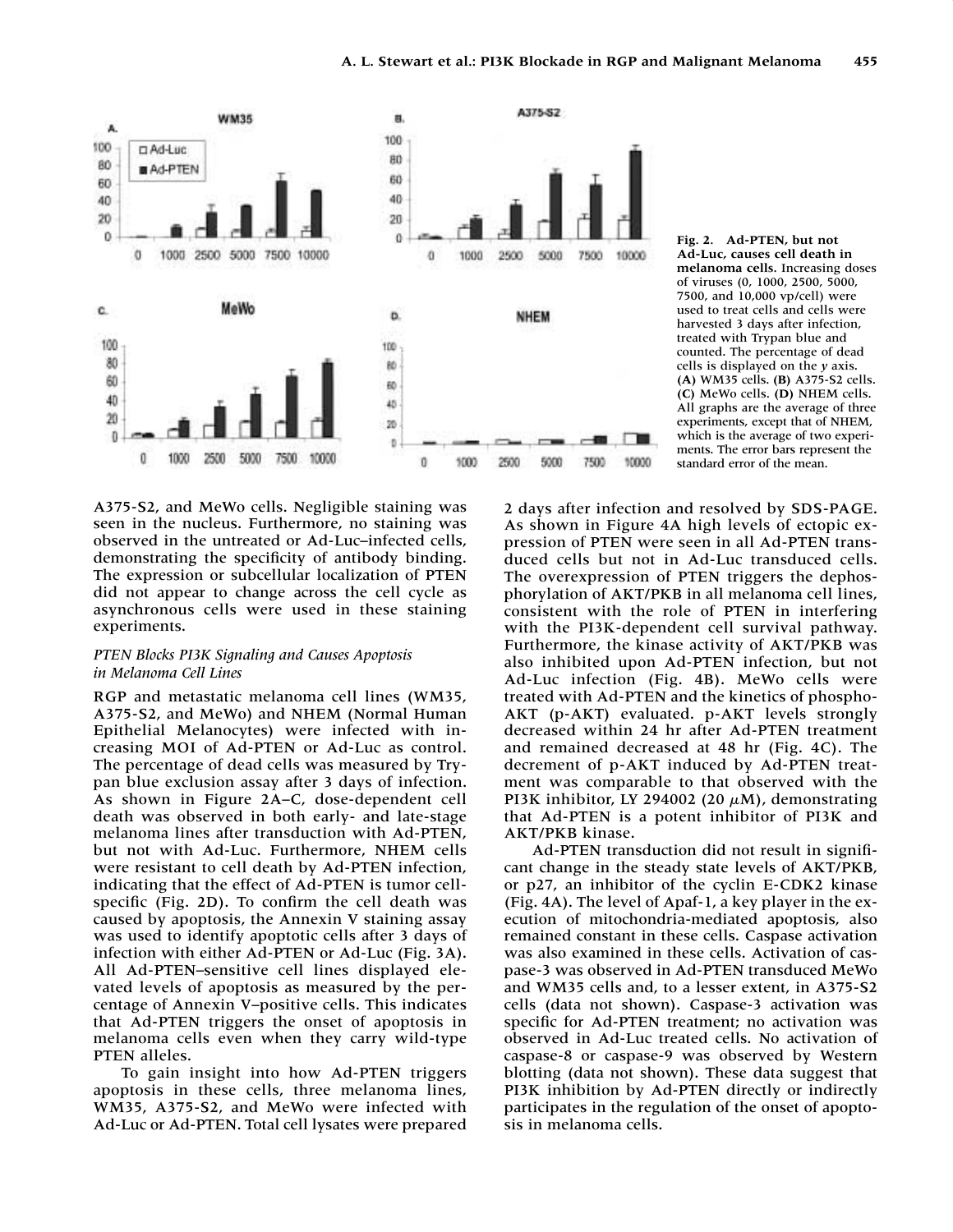

**Fig. 3. Melanoma cells undergo apoptosis following Ad-PTEN, but not Ad-Luc, treatment. (A)** WM35, A375-S2, and MeWo cells were treated with 5000 vp/cell viruses, harvested 4 days after infection, the Annexin V assay performed, and the cells analyzed by flow cytometry. The peak signal of apoptotic cells are shown with arrows. The percentage of apoptotic cells is indicated. **(B)** Ad-PTEN regulates cell-cycle progression in melanoma cells. WM35 and MeWo cells were treated with 2500 vp/cell of Ad-PTEN or Ad-Luc and 3 days postinfection; cells were harvested and stained with PI for cell-cycle analysis using a FACScan. Ad-PTEN treatment causes a G2/M block in tumor cells as indicated by arrows.

#### *PTEN Causes G2/M Cell-Cycle Block*

WM35 or MeWo cells were treated with Ad-luc or Ad-PTEN and 48 hr later, the cells were fixed and cellcycle analysis was performed. In both RGP and metastatic melanoma cells, Ad-PTEN caused a significant increase in the G2/M population of cells, with an attendant decrease in G1 phase cells (Fig. 3B).

Ad-luc treatment had only minor effects on the cell cycle compared to mock treatment.

#### *PTEN Suppresses Tumor Cell Invasion*

Cell invasion and migration are two critical parameters for tumor metastasis. Melanoma is characterized by its rapid propensity to metastasize. To investigate



**Fig. 4. Molecular targets of PTEN. (A)** WM35 (lanes 1 and 2), A375-S2 (lanes 3 and 4), and MeWo (lanes 5 and 6) cells were transduced with either Ad-Luc (odd lanes) or Ad-PTEN (even lanes). Twentyfour hours postinfection, cells were harvested, lysed, and resolved by SDS-PAGE. Proteins were transferred to nitrocellulose and probed with antibodies against PTEN, AKT/PKB, Phospho-AKT, p27, Apaf-1, and actin. **(B)** AKT kinase activity is inhibited by Ad-PTEN. Mock treated, Ad-Luc–, or Ad-PTEN–treated MeWo cells were extracted and their AKT kinase activity was mea-<br>sured by <sup>32</sup>P-labeling using GS3K as substrate. **(C)** The level of phospho-specific AKT/PKB decreased following Ad-PTEN transduction. MeWo cells were mock infected or infected with Ad-PTEN or Ad-Luc and harvested after 24 or 48 hr following infection. Total cell lysates were prepared and probed for p-AKT. The treatment of cells with LY 294002 was used as a positive control for AKT/PKB dephosphorylation.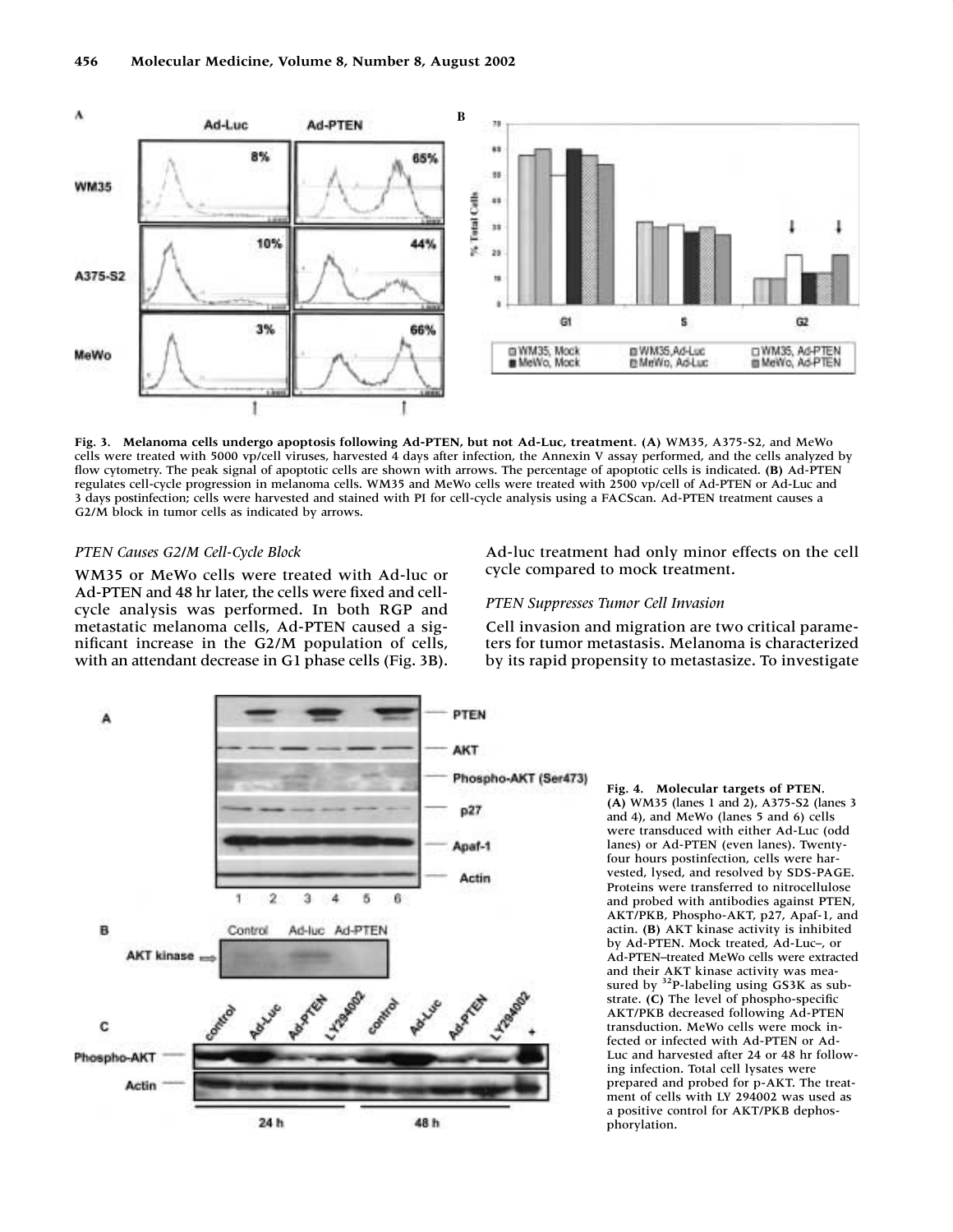

**Fig. 5. (A)** Cell invasion was inhibited by Ad-PTEN in MeWo cells. Mock, Ad-Luc, or Ad-PTEN treated MeWo cells were used. The number of invading cells is indicated on the *y* axis. Error bars indicate the standard deviation. **(B)** Cell-surface E-cadherin levels are increased by Ad-PTEN transduction in MeWo cells. Cells were mock, Ad-Luc, or Ad-PTEN treated (2500 or 5000 vp/cell), harvested, and subjected to E-cadherin surface labeling and analyzed by FACS. Error bars indicate the standard deviation.

the effects of Ad-PTEN on tumor metastasis, metastatic MeWo cells were transduced with Ad-PTEN or Ad-Luc and 2 days later were evaluated for invasion/migration using the Boyden chamber assay. As shown in Figure 5A, treatment of MeWo cells with Ad-PTEN led to a significant decrease in invading cells compared to Ad-Luc treated or mock treated cells. Similarly, cell migration in monolayer culture was also inhibited by Ad-PTEN in the same cells (data not shown). These observations suggest that Ad-PTEN might be a potent anti-metastatic agent in melanoma. We then evaluated the effect of Ad-PTEN on expression of a molecule causally implicated in metastatic spread. E-cadherin is a molecule involved in homotypic cell–cell interactions and is altered in the majority of epithelial cancers (24,35). Forced expression of E-cadherin in cultured cancer cells and transgenic mice harboring tumors reduced the invasive and metastatic phenotypes in these cells. Cellsurface labeling of E-cadherin was evaluated in cells infected with Ad-PTEN or Ad-Luc at 3 days postinfection. The levels of E-cadherin (Fig. 5B) increased approximately 3- to 4-fold following Ad-PTEN transduction, as compared to Ad-Luc transduction.

#### *Cellular Localization of PTEN in Melanoma Cells*

Due to the sequence similarity of PTEN to tensin and auxilin, it has been proposed that PTEN might be a cytoplasmic protein with the potential to bind cell membranes. However, published studies evaluating subcellular localization of PTEN have produced conflicting results. Immunohistochemical analyses of Ad-PTEN treated melanoma cells showed PTEN staining in the cytoplasm and the membrane (Fig. 1). Confocal microscopy was used to further evaluate the subcellular localization of PTEN (Fig. 6). Specific staining was observed only in Ad-PTEN treated cells. As shown above by conventional immunohistochemistry (Fig. 1), cytoplasmic staining was observed; however, confocal evaluation demonstrated high levels of PTEN protein concentrated in discrete regions of the plasma membrane (Fig. 6). These regions of enriched PTEN localization are consistent

with adhesion plaques. PTEN also was enriched in cell–cell junctions in A375-S2 cells.

## *Ad-PTEN Blocks Angiogenesis by In Vitro Inhibition of Endothelial Differentiation*

The tumor suppressor PTEN down-regulates PI3K signaling (36), and PI3K is important in controlling angiogenesis via regulation of VEGF expression. We thus evaluated the effects of Ad-PTEN on angiogenesis using an *in vitro* endothelial differentiation assay as a correlate for angiogenesis. When primary HUVECs are plated on Matrigel, they differentiate into tubelike structures; this is believed to be an *in vitro* model for neo-angiogenesis. As shown in Figure 7, Ad-PTEN specifically inhibited VEGFmediated tube formation. HUVECs treated with Ad-Luc as control were indistinguishable from mediatreated control cultures. Ad-PTEN at 3000 vp/cell was as effective at blocking tube formation as the positive control suramin, a known inhibitor of endothelial differentiation. Note that Ad-PTEN does not kill HUVECs (data not shown), but blocks their differentiation. This finding demonstrates that Ad-PTEN potently modulates VEGF-mediated signaling and function, and that PTEN may be a target in therapeutic approaches to inhibit angiogenesis.

#### **Discussion**

To investigate the therapeutic potential of inhibiting PI3K signaling via PTEN in the treatment of melanoma, we constructed a replication-impaired adenovirus vector carrying the PTEN tumor suppressor gene under the control of the CMV promoter. Our study indicated that Ad-PTEN infection into melanoma cell lines resulted in high levels of exogenous PTEN expression (Figs. 1 and 4A). Ectopic PTEN expression led to growth inhibition and apoptotic cell death in all melanoma lines *in vitro* (Figs. 2 and 3). The ability to induce apoptosis by adenovirus-mediated PTEN gene transfer was evident in cell lines derived from both early-stage RGP melanoma as well as highly metastatic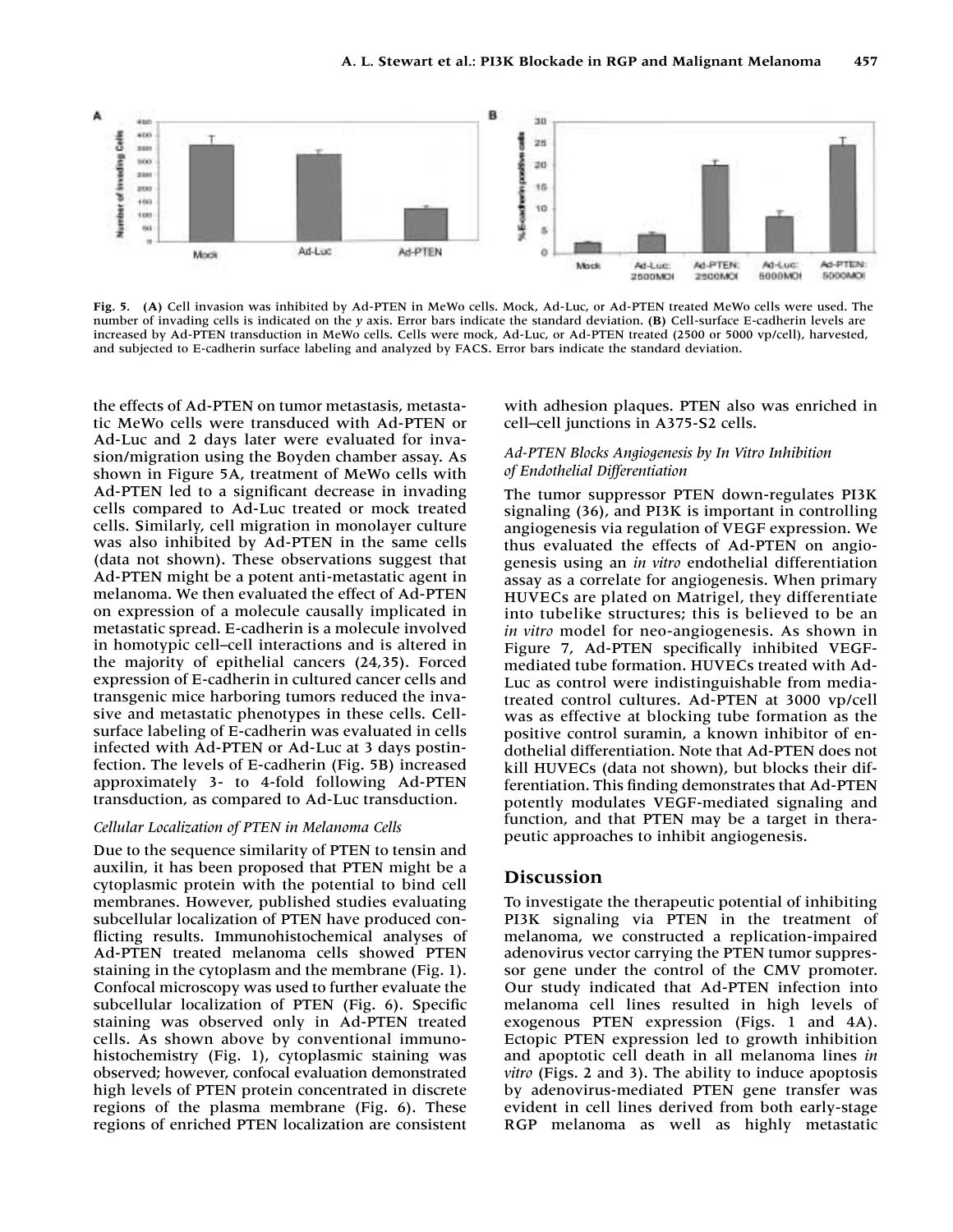

**Ad-PTEN** 

Ad-PTEN

**Fig. 6. Subcellular localization of PTEN in melanoma cells.** A375-S2 or MeWo cells were transduced with Ad-Luc or Ad-PTEN for 24 hr and monitored by confocal microscopy. Ad-PTEN treated cells exhibited high levels of PTEN expression in cytoplasm and cell periphery. Note concentration of PTEN in specific regions of membrane consistent with adhesion plaques and intercellular structures.

melanomas (Fig. 4). Furthermore, the killing induced by Ad-PTEN was independent of PTEN mutational status because all cell lines evaluated have wildtype PTEN alleles (Table 1). The latter result is different from earlier reports that introduction of

wild-type PTEN into tumor cell lines caused growth arrest, anoikis, or apoptosis only in cells containing mutated PTEN alleles, especially with studies involved glial cells (37–41). However, more recent studies conducted in breast (32), ovarian (42), and



**Fig. 7. Ad-PTEN inhibits angiogenesis** *in vitro.* HUVEC cells were transduced with Ad-Luc or Ad-PTEN (3000 vp/cell) or treated with Suramin or media for 24 hr. The cells were then plated onto Matrigel and incubated at 37°C. Control HUVEC exhibited mature tube formation by 12–16 hr after plating whereas Suramin and Ad-PTEN treatment blocked tube structure formation.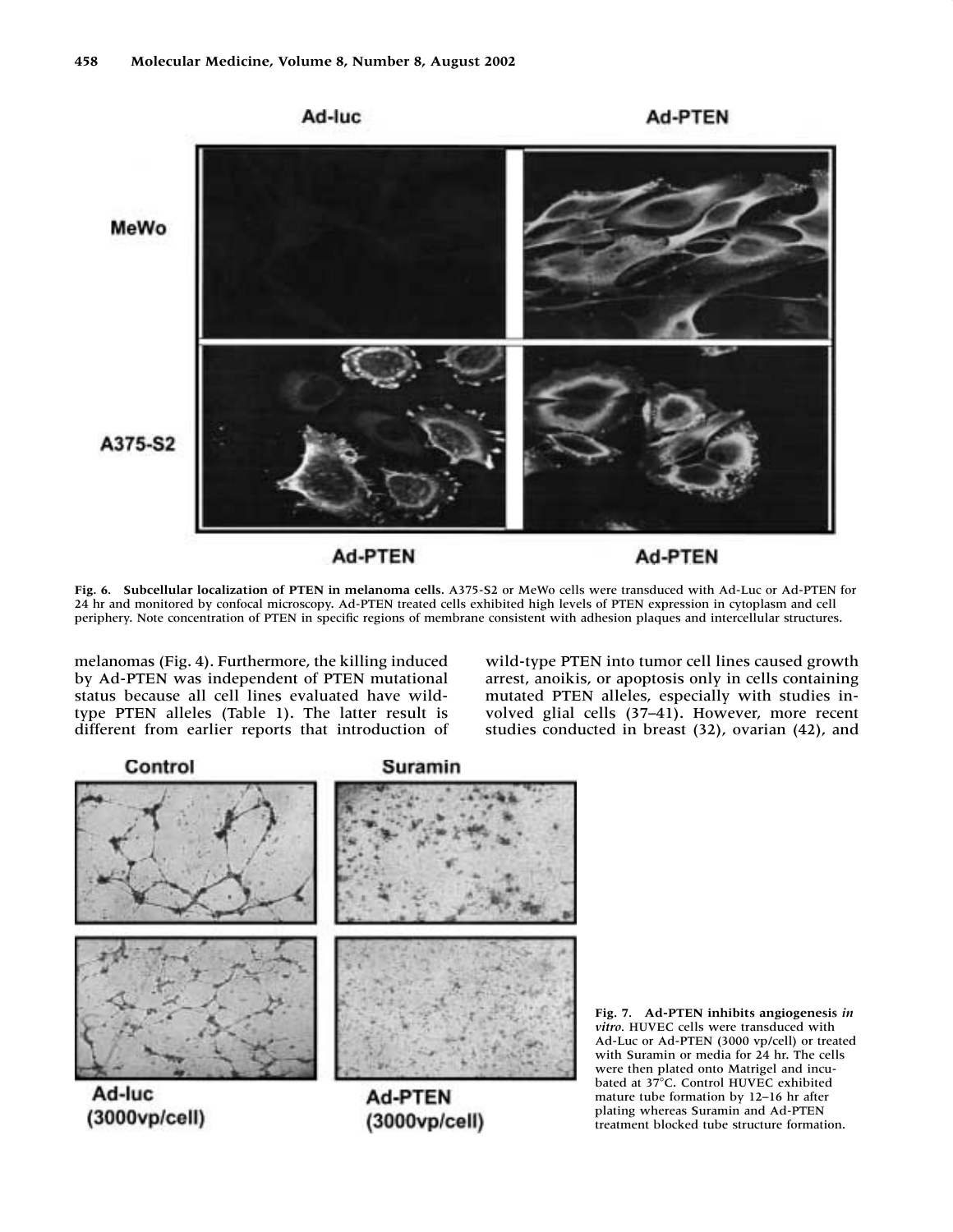endometrial (43) cancer cell lines using adenovirus vector–mediated gene transfer also indicated that genotypically wild-type PTEN cancer cells can be growth inhibited with or without induction of apoptosis upon reintroduction of high levels of exogenous PTEN protein. We suspect the difference between these studies could be attributed to different tumor types and/or experimental systems. Because tumors and tumor cell lines contain multiple, and often different mutations, it is possible that the mutational status of the PTEN gene is not the only rate-limiting factor in apoptosis induction. In addition, although the cell lines we tested here contain wild-type PTEN alleles, the endogenous levels of PTEN protein remain extremely low or undetectable. Another possibility for the widespread apoptosis we observe compared to the limited apoptosis and growth arrest observed by others may be due to the differences in the PTEN delivery efficiency. Note that the PTEN gene in our vector is under the control of the CMV promoter and is therefore capable of expressing very high supraphysiologic levels of PTEN (Figs. 4 and 6) as compared to other gene transfer systems. Others have reported limited apoptosis and primarily growth arrest in glial cells after PTEN transfection or retroviral transduction (37). It is also interesting to note that although growth of endometrial carcinoma cell lines with endogenous wild-type PTEN was mildly suppressed in one study using adenovirus-mediated PTEN gene delivery (43), growth of the same endometrial carcinoma cell line was completely unaffected in a separate study using a retrovirus-mediated gene transfer system (44). In addition, PTEN-induced cell-cycle arrest was observed in the latter study instead of apoptosis observed in the earlier study. Alternatively, the degree of cell growth inhibition and ability to undergo apoptosis might also be associated with the transduction efficiency of particular cell lines as observed in studies involving ovarian cancer cells (42).

In this study, the exogenous PTEN protein is functional because the AKT/PKB kinase activity and phospho-AKT/PKB levels are reduced following Ad-PTEN treatment. It is possible that overcoming cellular survival signals to induce AKT-dependent apoptosis may only occur when very high levels of PTEN are expressed. On the other hand, the status of other oncogenic factors and cell growth condition may also attribute to PTEN-induced apoptosis in our assay system. This hypothesis is further supported by studies that PTEN reintroduction into different cell lines or the same cell lines under different culture conditions (45–47) resulted in either cell-cycle arrest or apoptosis. Note that the Ad-PTEN vector used here is capable of inducing cell death in cells containing wild-type PTEN alleles. This finding may be very significant in a clinical setting; only 30–40% of melanomas contain PTEN mutations and our findings suggest that the remaining 60–70% of wild-type PTEN-expressing tumors might also be responsive to Ad-PTEN treatment.

We showed that the cell killing by Ad-PTEN is tumor selective; apoptosis or growth suppression was not observed in normal melanocytes transduced with Ad-PTEN (Fig. 2). In addition, Ad-PTEN did not induce significant growth suppression in other normal human cell lines, including fibroblast and endothelial cells (data not shown). The mechanism underlying the tumor selectivity of Ad-PTEN is not clear. Our cell-cycle analyses demonstrate that Ad-PTEN treatment causes G2/M block in melanoma cells (Fig. 3B). Previous reports evaluating PTEN gene transfer into tumor cells have reported G1 cellcycle arrest with concomitant increased levels of p27 expression (31,37). In melanoma cells, we do not see alterations in p27 expression and no evidence of G1 arrest. One difference between our results and the previously published data may be that we have used cell lines containing wt PTEN, whereas other studies have evaluated PTEN mutated or deleted cell lines (31,33,37,44).

Consistent with earlier experiments using glial (41), breast (32), bladder (48), prostate (39), thyroid (47), and endometrial (44) cancer lines, we also showed that the introduction of PTEN results in efficient dephosphorylation of AKT/PKB without a decrease in total AKT/PKB protein. The PTEN protein is a protein and lipid phosphatase, and exerts its effects by altering the phosphorylation state of multiple signaling pathways. It has been reported that PTEN dephosphorylates FAK, which leads to inhibition of integrin-mediated cell spreading, migration, and focal adhesion formation. Previous studies evaluating the effect of PTEN transfection into murine 3T3 cells or U87 glioblastoma cells demonstrated inhibition of cell invasion and migration. Here, we show for the first time that Ad-PTEN inhibits cell invasion and migration in metastatic melanoma cells (Fig. 5A). The combination of pro-apoptotic and anti-metastatic activities suggests that Ad-PTEN may be a promising agent in treating tumors that are prone to metastasis.

We have shown that Ad-PTEN inhibits endothelial cell differentiation and migration (data not shown) in a dose-dependent and transgene-specific manner *in vitro* (Fig. 7). This further supports the notion that Ad-PTEN may play an important role in inhibiting the tumor metastasis pathway. As a molecular correlate for metastatic potential, we evaluated the levels of cell surface E-cadherin in response to Ad-PTEN. Cadherins are a large group of cell adhesion molecules located at intercellular junctions called adherens junctions. They play important roles in embryogenesis and morphogenesis in animals and humans due to their adhesive and cellsignaling functions. Disturbances of the expression or function of cadherins and their associated proteins called catenins are crucial for the initiation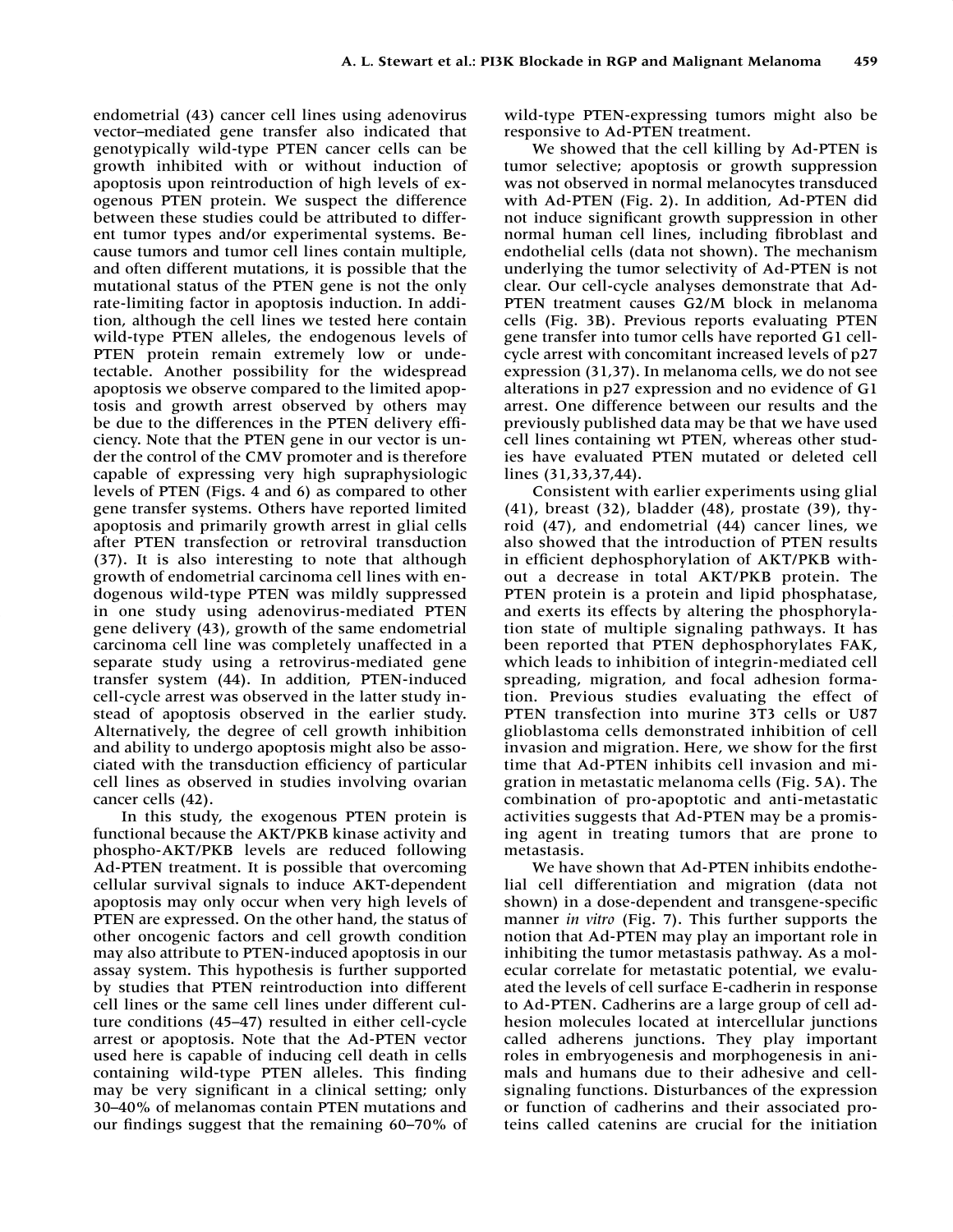and development of many pathologic states. Ecadherin is an epithelium-specific cadherin required for the development and maintenance of the normal function of all epithelial cells in tissues. The loss or down-regulation of E-cadherin is a key event in the process of tumor invasion and metastasis. The levels of E-cadherin on the cell surface of MeWo cells increased substantially in a dose-dependent manner following Ad-PTEN transduction, but not Ad-Luc transduction (Fig. 5B). Similar results were obtained in other melanoma cell lines (data not shown). These results indicate that Ad-PTEN regulates cadherin-mediated cell–cell adhesion and migration processes. The exact mechanism by which PTEN causes up-regulation of E-cadherin is currently under investigation.

Ad-PTEN is able to inhibit endothelial differentiation in the tube formation assay (Fig. 7). PTEN inactivation is associated with increased angiogenesis in different tumors (49). Several studies have evaluated endogenous or ectopic PTEN localization (10,49–52); epitope-tagged PTEN was transfected into several mammalian cell lines by transient transfection and was found to be localized primarily to the cytoplasm (10,37). Immunohistochemical studies of endogenous PTEN in esophageal squamous cell carcinoma and endocrine pancreatic tumors also suggested that PTEN is localized predominantly in the cytoplasm (50,51). In contrast, predominantly nuclear or perinuclear staining was observed in normal islet cells, neurons and endothelial cells (51,52). Differential nuclear and cytoplasmic expression of endogenous PTEN was observed in normal thyroid tissue and epithelial thyroid tumors (49). In our initial immunohistochemical analyses, PTEN protein was found in the cytoplasm and appeared enriched around the membrane of Ad-PTEN treated cells (Fig. 1). The subcellular localization of PTEN did not change in cells in different cell-cycle compartments. Confocal imaging of ectopically expressed PTEN in A375-S2 and MeWo cells supported this pattern of expression, but also revealed that in metastatic melanoma cells, PTEN was enriched in membrane processes that appeared to be adhesion plaques (Fig. 6). In A375-S2 cells, PTEN was mostly perinuclear in location, and also appeared to be enriched in cell–cell junctions (see Fig. 6).

In summary, we constructed an Ad-PTEN vector, which causes the expression of high levels of PTEN protein and blocks PI3K signaling pathways. Dysregulation of the PI3K pathway is involved in controlling tumor cell survival and also appears to mediate resistance to conventional chemo- and radiotherapeutic approaches in a broad spectrum of tumors. We have tested the ability of Ad-PTEN to inhibit the proliferation of melanoma cell lines. Our results indicate that Ad-PTEN has anti-proliferative and pro-apoptotic activity in melanoma cells but not in normal melanocytes. Although the sample size is currently small, our data indicate that the sensitivity of melanoma lines to Ad-PTEN treatment does not correlate with PTEN gene mutational status. In this same set of cell lines, we have also evaluated p53 mutational status (data not shown) and do not find a correlation between p53 mutation and Ad-PTEN apoptotic activity. Melanoma is a very aggressive tumor with a propensity to metastasize rapidly. PI3K blockade via Ad-PTEN inhibited cell invasion and migration in metastatic melanoma cells, and also inhibited angiogenesis, *in vitro,* suggesting Ad-PTEN might be useful in treating both early- and late-stage tumors.

# **Acknowledgments**

This work was supported by Introgen Therapeutics Inc., Houston, Texas, and NCI grant CA86587 to S. C. and NCI grant CA 89778 to E. A. G.

#### **References**

- 1. Meier F, Satyamoorthy K, Nesbit M, et al. (1998) Molecular events in melanoma development and progression. *Front. Biosci.* **3:** 1005–1010.
- 2. Saida T. (1993) Recent advances in melanoma research. *J. Dermatol. Sci.* **26:** 1–13.
- 3. Herlyn M. (1993) *Molecular and Cellular Biology for Melanoma.* Austin, TX: R.G. Landes Co.; pp. 1–102.
- 4. Healy E, Belgaid CE, Takata M, et al. (1996) Allelotypes of primary cutaneous melanoma and benign melanocytic nevi. *Cancer Res*. **56:** 589–593.
- 5. Bastian BC, LeBoit PE, Hamm H, Brocker EB, Pinkel D. (1998) Chromosomal gains and losses in primary cutaneous melanomas detected by comparative genomic hybridization. *Cancer Res*. **58:** 2170–2175.
- 6. Thompson FH, Emerson J, Olson S, et al. (1995) Cytogenetics of 158 patients with regional or disseminated melanoma. Subset analysis of near-diploid and simple karyotypes. *Cancer Genet. Cytogenet.* **83:** 93–104.
- 7. Herbst RA, Weiss J, Ehnis A, Cavenee WK, Arden KC. (1994) Loss of heterozygosity for 10q22-10qter in malignant melanoma progression. *Cancer Res*. **54:** 3111–3114.
- 8. Li J, Yen C, Liaw D, et al. (1997) PTEN, a putative protein tyrosine phosphatase gene mutated in human brain, breast, and prostate cancer. *Science* **275:** 1943–1947.
- 9. Steck PA, Pershouse MA, Jasser SA, et al. (1997) Identification of a candidate tumour suppressor gene, MMAC1, at chromosome 10q23.3 that is mutated in multiple advanced cancers. *Nat. Genet.* **15:** 356–362.
- 10. Li DM, Sun H. (1997) TEP1, encoded by a candidate tumor suppressor locus, is a novel protein tyrosine phosphatase regulated by transforming growth factor beta. *Cancer Res*. **57:** 2124–2129.
- 11. Tamura M, Gu J, Matsumoto K, Aota S, Parsons R, Yamada KM. (1998) Inhibition of cell migration, spreading, and focal adhesions by tumor suppressor PTEN. *Science* **280:** 1614–1617.
- 12. Tamura M, Gu J, Tran H, Yamada KM. (1999) PTEN gene and integrin signaling in cancer. *J. Natl. Cancer Inst.* **91:** 1820–1828.
- 13. Tamura M, Gu J, Danen EH, Takino T, Miyamoto S, Yamada KM. (1999) PTEN interactions with focal adhesion kinase and suppression of the extracellular matrix-dependent phosphatidylinositol 3-kinase/Akt cell survival pathway. *J. Biol. Chem.* **274:** 20693–20703.
- 14. Tamura M, Gu J, Takino T, Yamada KM. (1999) Tumor suppressor PTEN inhibition of cell invasion, migration, and growth: differential involvement of focal adhesion kinase and p130Cas. *Cancer Res*. **59:** 442–449.
- 15. Guldberg P, thor Straten P, Birck A, Ahrenkiel V, Kirkin AF, Zeuthen J. (1997) Disruption of the MMAC1/PTEN gene